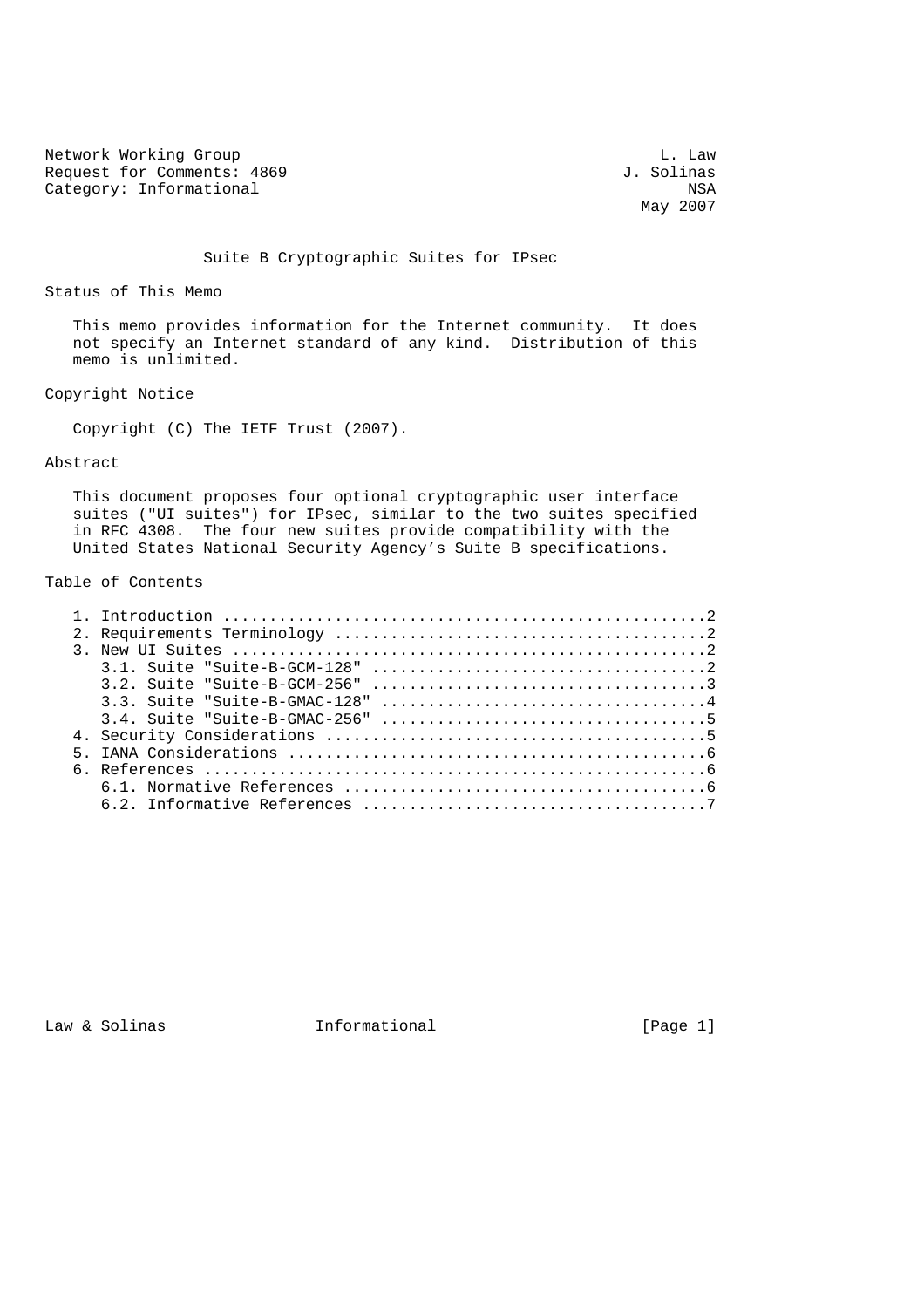## 1. Introduction

 [RFC4308] proposes two optional cryptographic user interface suites ("UI suites") for IPsec. The two suites, VPN-A and VPN-B, represent commonly used present-day corporate VPN security choices and anticipated future choices, respectively. This document proposes four new UI suites based on implementations of the United States National Security Agency's Suite B algorithms (see [SuiteB]).

 As with the VPN suites, the Suite B suites are simply collections of values for some options in IPsec. Use of UI suites does not change the IPsec protocols in any way.

2. Requirements Terminology

 The key words "MUST", "MUST NOT", "SHOULD", "SHOULD NOT", and "MAY" in this document are to be interpreted as described in [RFC2119].

### 3. New UI Suites

 Each of the following UI suites provides choices for ESP (see [RFC4303]) and for IKEv1 and IKEv2 (see [RFC2409] and [RFC4306]). The four suites are differentiated by the choice of cryptographic algorithm strengths and a choice of whether the Encapsulating Security Payload (ESP) is to provide both confidentiality and integrity or integrity only. The suite names are based on the Advanced Encryption Standard [AES] mode and AES key length specified for ESP.

 IPsec implementations that use these UI suites SHOULD use the suite names listed here. IPsec implementations SHOULD NOT use names different than those listed here for the suites that are described, and MUST NOT use the names listed here for suites that do not match these values. These requirements are necessary for interoperability.

## 3.1. Suite "Suite-B-GCM-128"

 This suite provides ESP integrity protection and confidentiality using 128-bit AES-GCM (see [RFC4106]). This suite or the following suite should be used when ESP integrity protection and encryption are both needed.

ESP:

| Encryption | AES with 128-bit keys and 16-octet Integrity |
|------------|----------------------------------------------|
|            | Check Value (ICV) in GCM mode [RFC4106]      |
| Integrity  | NULL                                         |

Law & Solinas **Informational** [Page 2]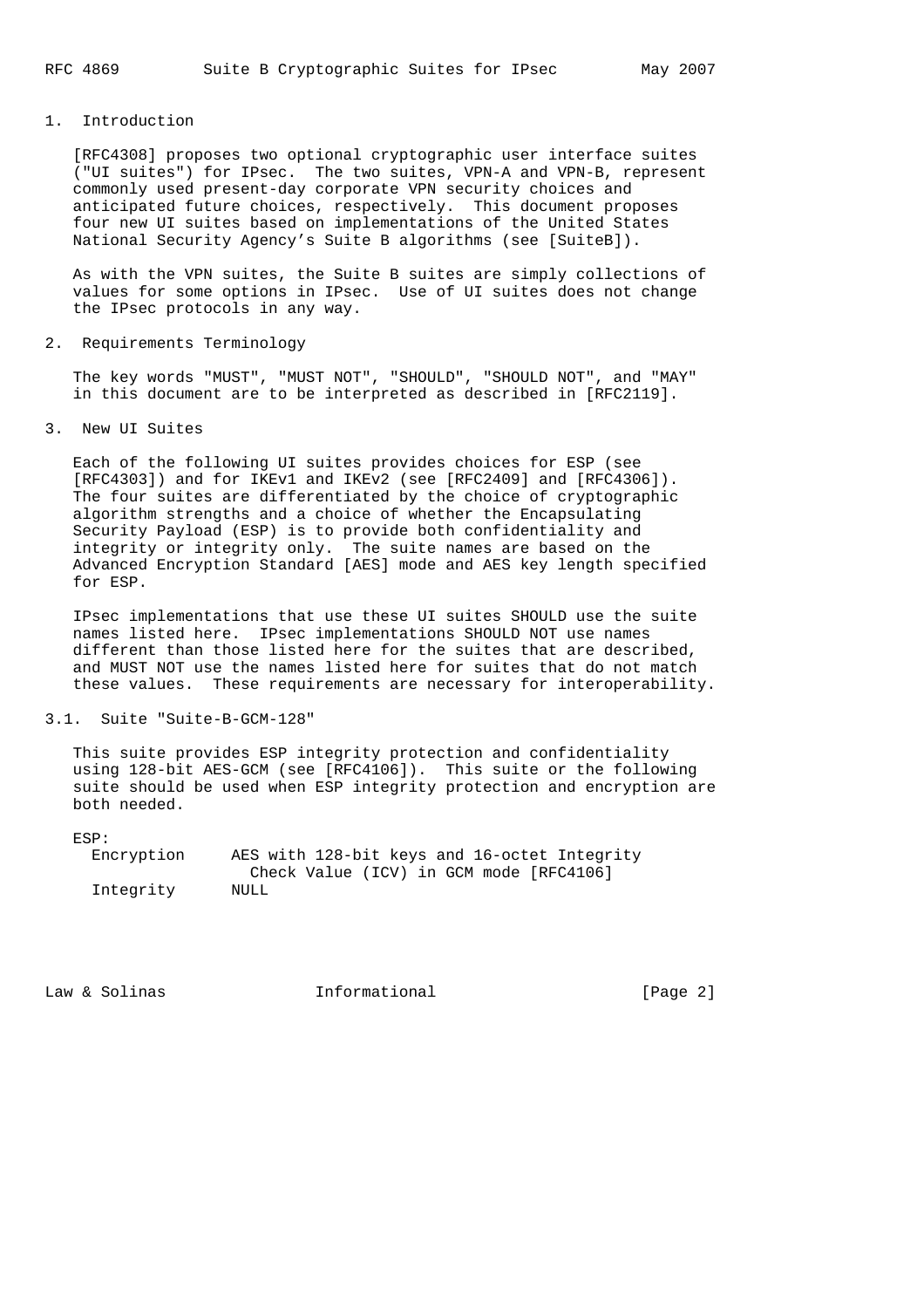| IKEv1:                 |                                    |
|------------------------|------------------------------------|
| Encryption             | AES with 128-bit keys in CBC mode  |
|                        | [RFC3602]                          |
| Pseudo-random function | HMAC-SHA-256 [RFC4868]             |
| Hash                   | SHA-256 [FIPS-180-2] [RFC4634]     |
| Diffie-Hellman group   | 256-bit random ECP group [RFC4753] |
| Group Type             | F.CP                               |

 For IKEv1, Phase 1 SHOULD use Main mode. IKEv1 implementations MUST support pre-shared key authentication [RFC2409] for interoperability. The authentication method used with IKEv1 MAY be either pre-shared key [RFC2409] or ECDSA-256 [RFC4754].

| IKEv2:                                                                        |                                                                                                                   |
|-------------------------------------------------------------------------------|-------------------------------------------------------------------------------------------------------------------|
| Encryption                                                                    | AES with 128-bit keys in CBC mode<br>[RFC3602]                                                                    |
| Pseudo-random function<br>Integrity<br>Diffie-Hellman group<br>Authentication | HMAC-SHA-256 [RFC4868]<br>HMAC-SHA-256-128 [RFC4868]<br>256-bit random ECP group [RFC4753]<br>ECDSA-256 [RFC4754] |

 Rekeying of Phase 2 (for IKEv1) or the CREATE\_CHILD\_SA (for IKEv2) MUST be supported by both parties in this suite.

# 3.2. Suite "Suite-B-GCM-256"

 This suite provides ESP integrity protection and confidentiality using 256-bit AES-GCM (see [RFC4106]). This suite or the preceding suite should be used when ESP integrity protection and encryption are both needed.

#### ESP:

| Encryption |      |           |  | AES with 256-bit keys and 16-octet ICV in GCM mode |  |  |
|------------|------|-----------|--|----------------------------------------------------|--|--|
|            |      | [RFC4106] |  |                                                    |  |  |
| Integrity  | NULL |           |  |                                                    |  |  |

IKEv1:<br>imtio

| Encryption             | AES with 256-bit keys in CBC mode<br>[RFC3602] |
|------------------------|------------------------------------------------|
| Pseudo-random function | HMAC-SHA-384 [RFC4868]                         |
|                        |                                                |
| Hash                   | SHA-384 [FIPS-180-2] [RFC4634]                 |
| Diffie-Hellman group   | 384-bit random ECP group [RFC4753]             |
| Group Type             | F.CP                                           |

For IKEv1, Phase 1 SHOULD use Main mode. IKEv1 implementations MUST support pre-shared key authentication [RFC2409] for interoperability. The authentication method used with IKEv1 MAY be either pre-shared key [RFC2409] or ECDSA-384 [RFC4754].

Law & Solinas **Informational** [Page 3]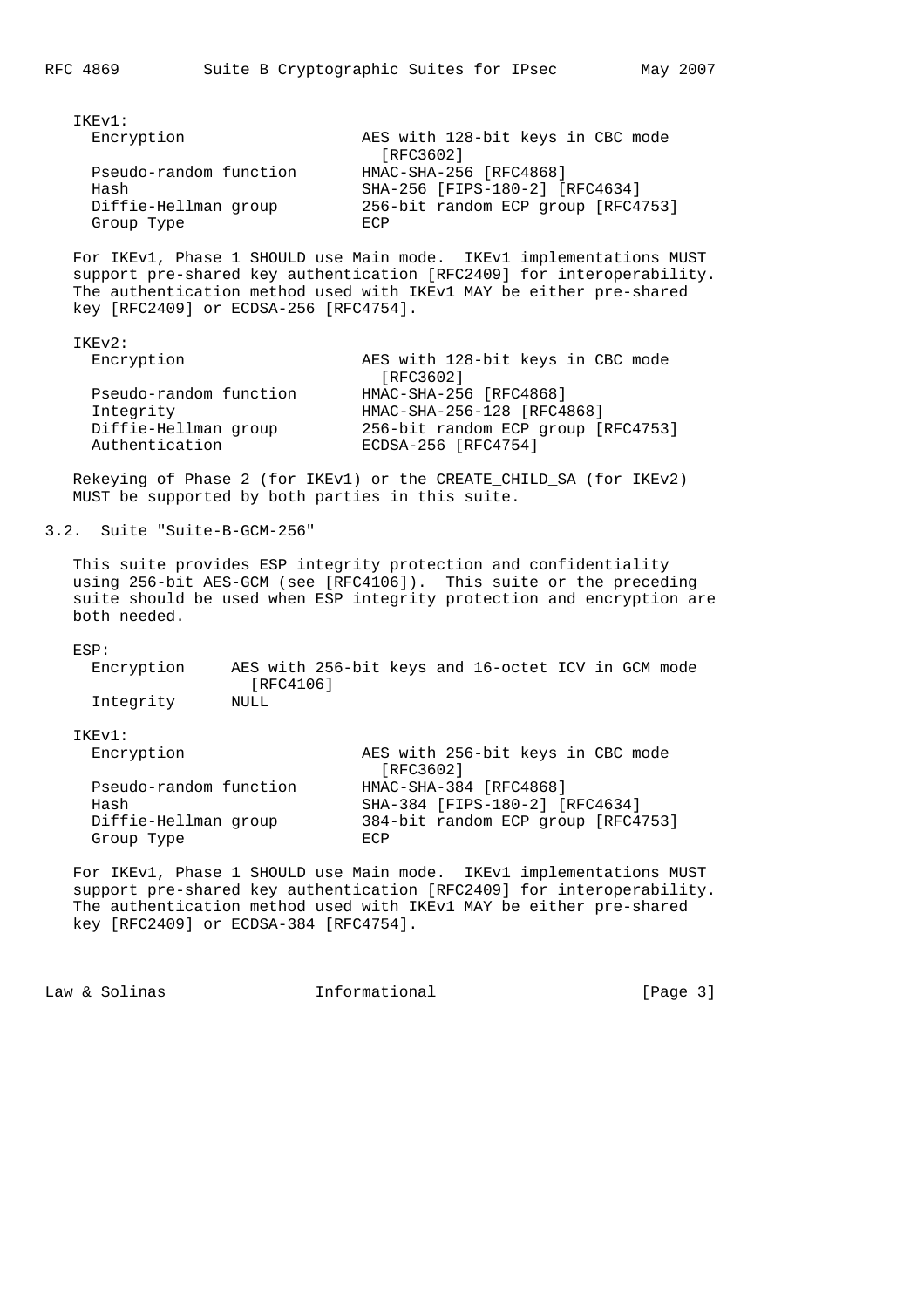| IKEv2:                 |                                    |
|------------------------|------------------------------------|
| Encryption             | AES with 256-bit keys in CBC mode  |
|                        | [RFC3602]                          |
| Pseudo-random function | HMAC-SHA-384 [RFC4868]             |
| Integrity              | HMAC-SHA-384-192 [RFC4868]         |
| Diffie-Hellman group   | 384-bit random ECP group [RFC4753] |
| Authentication         | ECDSA-384 [RFC4754]                |

 Rekeying of Phase 2 (for IKEv1) or the CREATE\_CHILD\_SA (for IKEv2) MUST be supported by both parties in this suite.

```
3.3. Suite "Suite-B-GMAC-128"
```
 This suite provides ESP integrity protection using 128-bit AES-GMAC (see [RFC4543]) but does not provide confidentiality. This suite or the following suite should be used only when there is no need for ESP encryption.

| AES with 128-bit keys in GMAC mode [RFC4543] |
|----------------------------------------------|
|                                              |
| AES with 128-bit keys in CBC mode            |
|                                              |
| SHA-256 [FIPS-180-2] [RFC4634]               |
| 256-bit random ECP group [RFC4753]           |
|                                              |
|                                              |

For IKEv1, Phase 1 SHOULD use Main mode. IKEv1 implementations MUST support pre-shared key authentication [RFC2409] for interoperability. The authentication method used with IKEv1 MAY be either pre-shared key [RFC2409] or ECDSA-256 [RFC4754].

IKEv2:

| Encryption                             | AES with 128-bit keys in CBC mode                         |
|----------------------------------------|-----------------------------------------------------------|
|                                        | [RFC3602]                                                 |
| Pseudo-random function                 | HMAC-SHA-256 [RFC4868]                                    |
| Integrity                              | HMAC-SHA-256-128 [RFC4868]                                |
| Diffie-Hellman group<br>Authentication | 256-bit random ECP group [RFC4753]<br>ECDSA-256 [RFC4754] |
|                                        |                                                           |

 Rekeying of Phase 2 (for IKEv1) or the CREATE\_CHILD\_SA (for IKEv2) MUST be supported by both parties in this suite.

Law & Solinas **Informational Informational** [Page 4]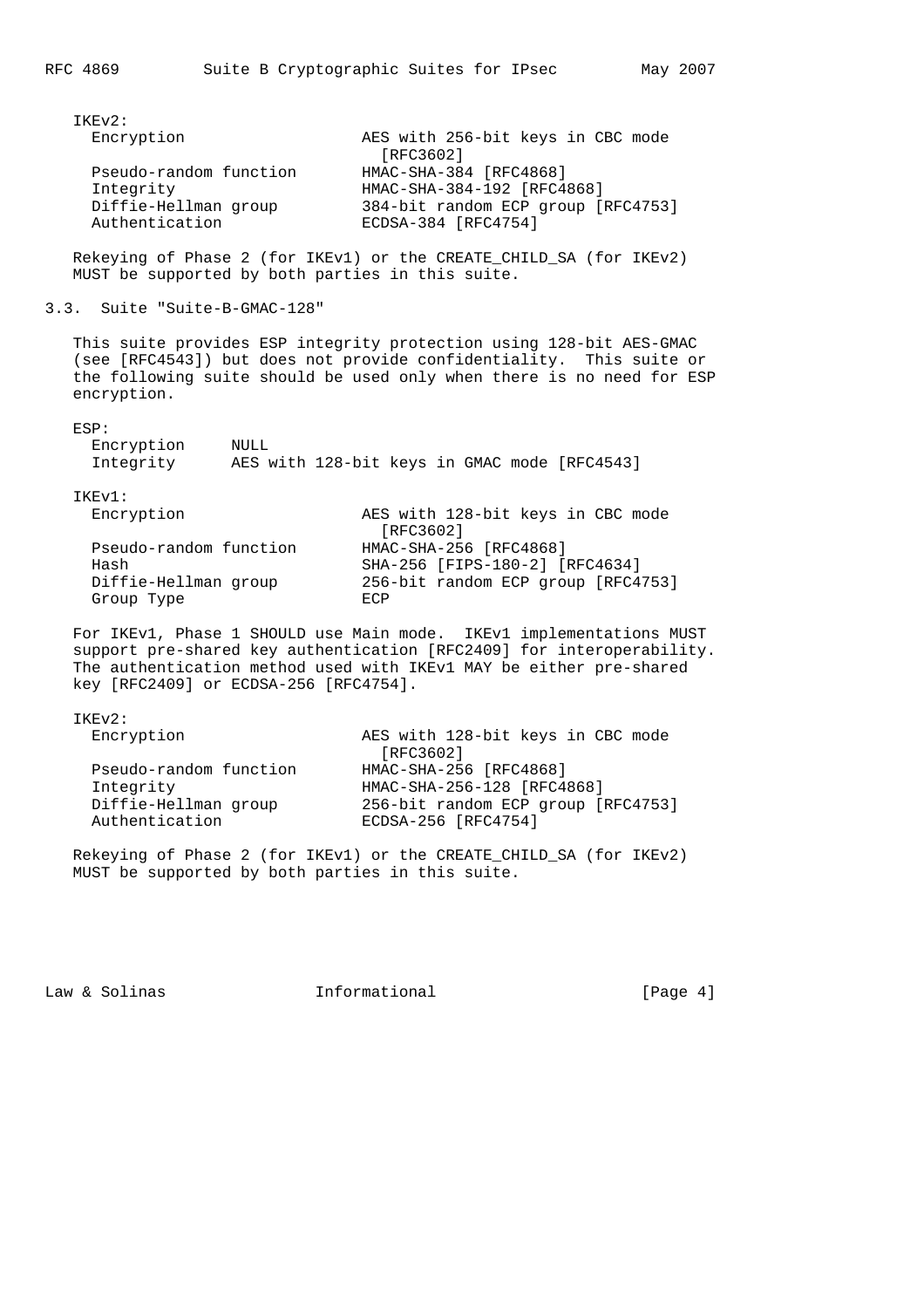3.4. Suite "Suite-B-GMAC-256"

 This suite provides ESP integrity protection using 256-bit AES-GMAC (see [RFC4543]) but does not provide confidentiality. This suite or the preceding suite should be used only when there is no need for ESP encryption.

ESP:

| Encryption | NULL                                         |  |
|------------|----------------------------------------------|--|
| Integrity  | AES with 256-bit keys in GMAC mode [RFC4543] |  |

IKEv1:

| + + + + + + + + +      |                                    |
|------------------------|------------------------------------|
| Encryption             | AES with 256-bit keys in CBC mode  |
|                        | [RFC3602]                          |
| Pseudo-random function | HMAC-SHA-384 [RFC4868]             |
| Hash                   | SHA-384 [FIPS-180-2] [RFC4634]     |
| Diffie-Hellman group   | 384-bit random ECP group [RFC4753] |
| Group Type             | <b>ECP</b>                         |

For IKEv1, Phase 1 SHOULD use Main mode. IKEv1 implementations MUST support pre-shared key authentication [RFC2409] for interoperability. The authentication method used with IKEv1 MAY be either pre-shared key [RFC2409] or ECDSA-384 [RFC4754].

IKEv2:

| Encryption             | AES with 256-bit keys in CBC mode  |
|------------------------|------------------------------------|
|                        | [RFC3602]                          |
| Pseudo-random function | HMAC-SHA-384 [RFC4868]             |
| Integrity              | HMAC-SHA-384-192 [RFC4868]         |
| Diffie-Hellman group   | 384-bit random ECP group [RFC4753] |
| Authentication         | ECDSA-384 [RFC4754]                |

 Rekeying of Phase 2 (for IKEv1) or the CREATE\_CHILD\_SA (for IKEv2) MUST be supported by both parties in this suite.

## 4. Security Considerations

 This document inherits all of the security considerations of the IPsec, IKEv1, and IKEv2 documents. See [CNSSP-15] for guidance on the use of AES in these suites for the protection of U.S. Government information.

 Some of the security options specified in these suites may be found in the future to have properties significantly weaker than those that were believed at the time this document was produced.

Law & Solinas **Informational Informational** [Page 5]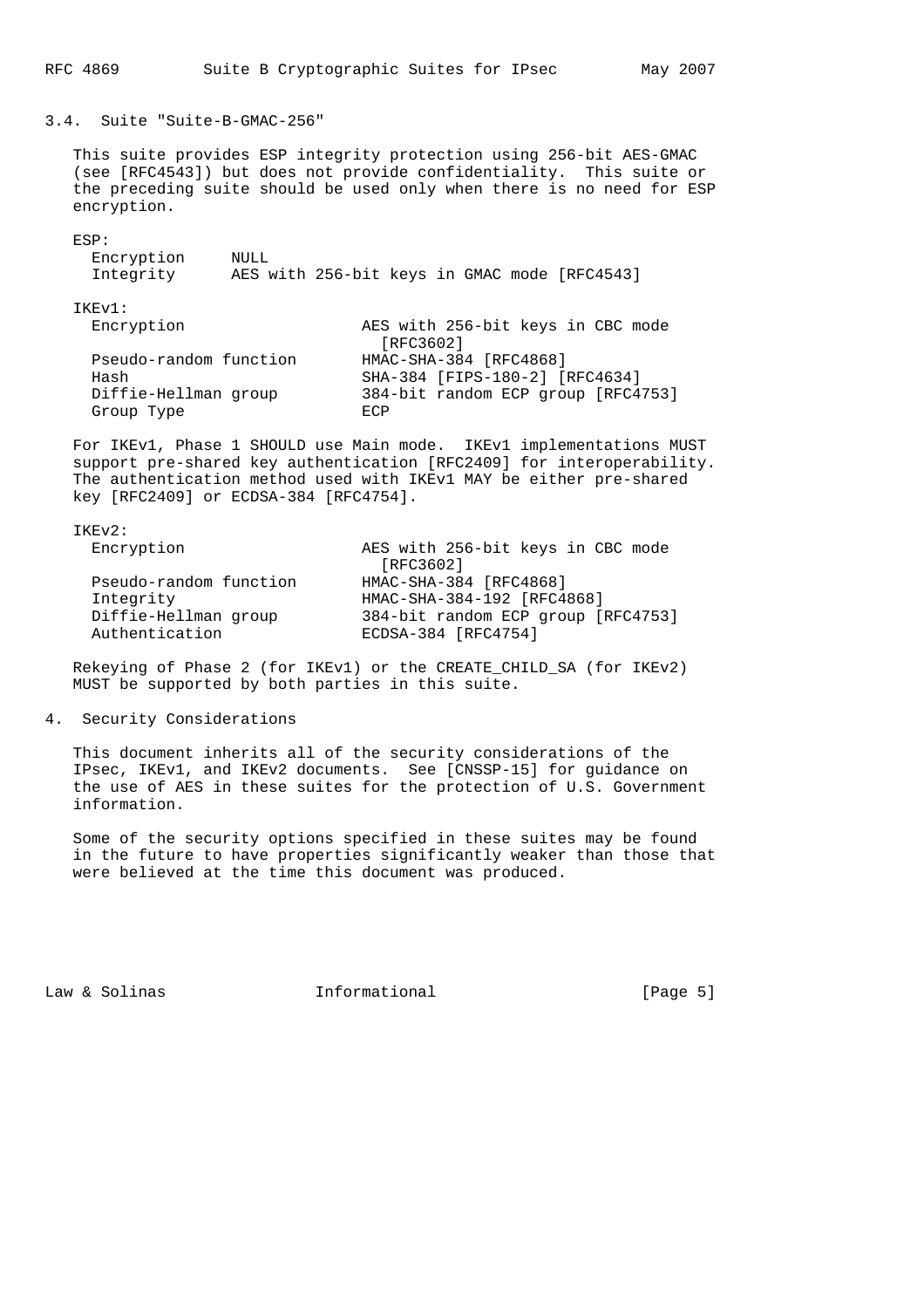## 5. IANA Considerations

 IANA has created and will maintain a registry called "Cryptographic Suites for IKEv1, IKEv2, and IPsec" (see [IANA-Suites]). The registry consists of a text string and an RFC number that lists the associated transforms. The four new suites in this document have been added to this registry after approval by an expert designated by the IESG.

The new values for the registry are:

| Identifier         | Defined in |
|--------------------|------------|
| $Suite-B-GCM-128$  | RFC 4869   |
| $Suite-B-GCM-256$  | RFC 4869   |
| $Suite-B-GMAC-128$ | RFC 4869   |
| Suite-B-GMAC-256   | RFC 4869   |
|                    |            |

### 6. References

- 6.1. Normative References
	- [FIPS-180-2] FIPS 180-2 with change notice, "Secure Hash Standard", National Institute of Standards and Technology, February 2004.
	- [IANA-Suites] Internet Assigned Numbers Authority, "Cryptographic Suites for IKEv1, IKEv2, and IPsec", <http://www.iana.org/assignments/crypto-suites>.
	- [RFC2119] Bradner, S., "Key words for use in RFCs to Indicate Requirement Levels", BCP 14, RFC 2119, March 1997.
	- [RFC2409] Harkins, D. and D. Carrel, "The Internet Key Exchange (IKE)", RFC 2409, November 1998.
	- [RFC3602] Frankel, S., Glenn, R., and S. Kelly, "The AES-CBC Cipher Algorithm and Its Use with IPsec", RFC 3602, September 2003.
	- [RFC4106] Viega, J. and D. McGrew, "The Use of Galois/Counter Mode (GCM) in IPsec Encapsulating Security Payload (ESP)", RFC 4106, June 2005.
	- [RFC4303] Kent, S., "IP Encapsulating Security Payload (ESP)", RFC 4303, December 2005.
	- [RFC4306] Kaufman, C., "Internet Key Exchange (IKEv2) Protocol", RFC 4306, December 2005.

Law & Solinas **Informational** 10 and 10 and 10 and 10 and 10 and 10 and 10 and 10 and 10 and 10 and 10 and 10 and 10 and 10 and 10 and 10 and 10 and 10 and 10 and 10 and 10 and 10 and 10 and 10 and 10 and 10 and 10 and 10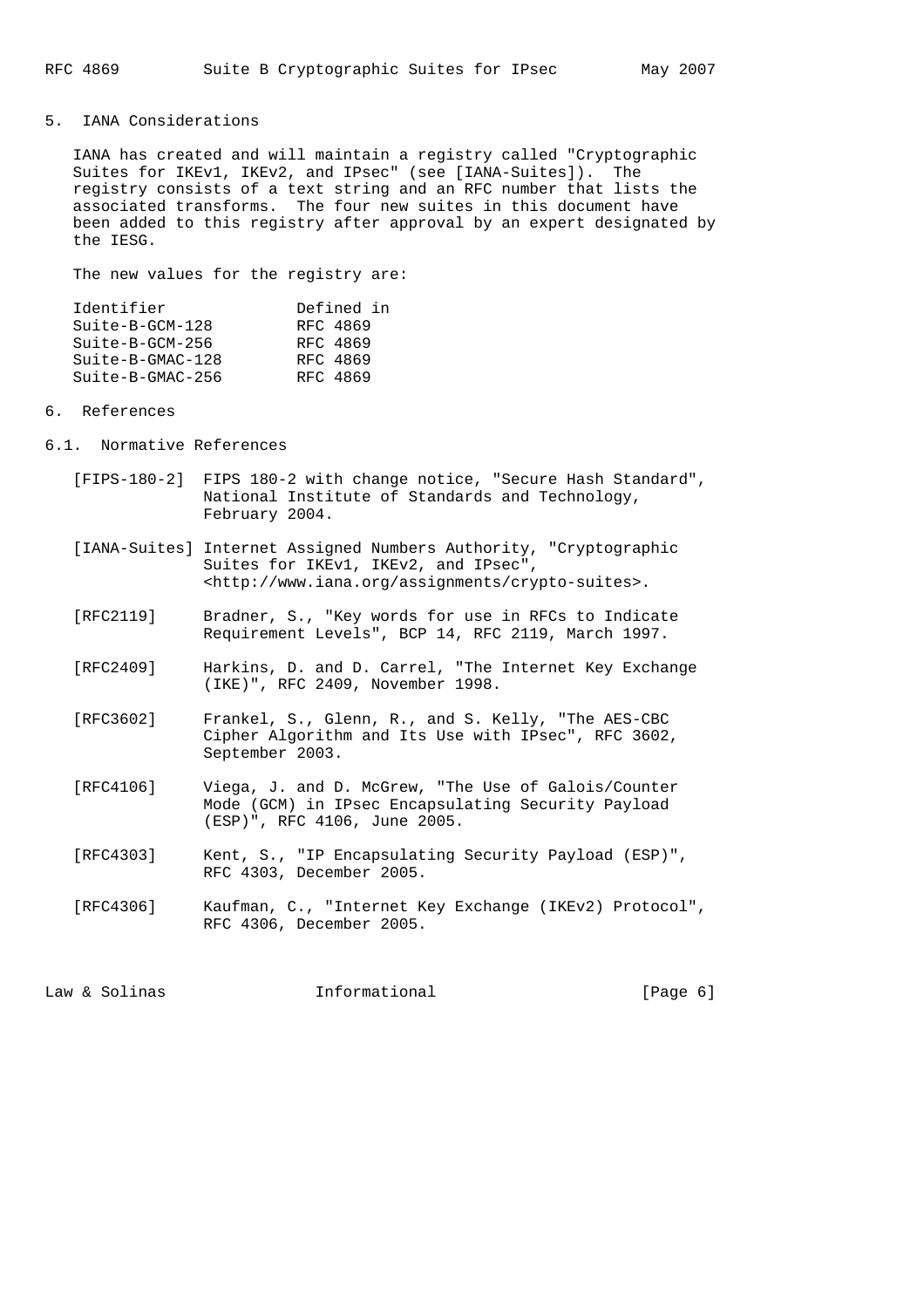| RFC 4869 | Suite B Cryptographic Suites for IPsec |  | May 2007 |
|----------|----------------------------------------|--|----------|
|----------|----------------------------------------|--|----------|

- [RFC4308] Hoffman, P., "Cryptographic Suites for IPsec", RFC 4308, December 2005.
- [RFC4543] McGrew, D. and J. Viega, "The Use of Galois Message Authentication Code (GMAC) in IPsec ESP and AH", RFC 4543, May 2006.
- [RFC4753] Fu, D. and J. Solinas, "ECP Groups for IKE and IKEv2", RFC 4753, November 2006.
- [RFC4754] Fu, D. and J. Solinas, "IKE and IKEv2 Authentication Using ECDSA", RFC 4754, November 2006.
- [RFC4868] Kelly, S. and S. Frankel, "Using HMAC-SHA-256, HMAC- SHA-384, and HMAC-SHA-512 with IPsec", RFC 4868, May 2007.
- 6.2. Informative References
	- [AES] U.S. Department of Commerce/National Institute of Standards and Technology, "Advanced Encryption Standard (AES)", FIPS PUB 197, November 2001, <http://csrc.nist.gov/publications/fips/index.html>.
	- [CNSSP-15] Committee on National Security Systems, "National Policy on the Use of the Advanced Encryption Standard (AES) to Protect National Security Systems and National Security Information", June 2003, <http://www.cnss.gov/Assets/pdf/cnssp\_15\_fs.pdf>.
	- [RFC4634] Eastlake 3rd, D. and T. Hansen, "US Secure Hash Algorithms (SHA and HMAC-SHA)", RFC 4634, July 2006.
	- [SuiteB] U.S. National Security Agency, "Fact Sheet NSA Suite B Cryptography", July 2005, <http://www.nsa.gov/ia/ industry/crypto\_Suite\_b.cfm?MenuID=10.2.7>.

Law & Solinas **Informational** 1. [Page 7]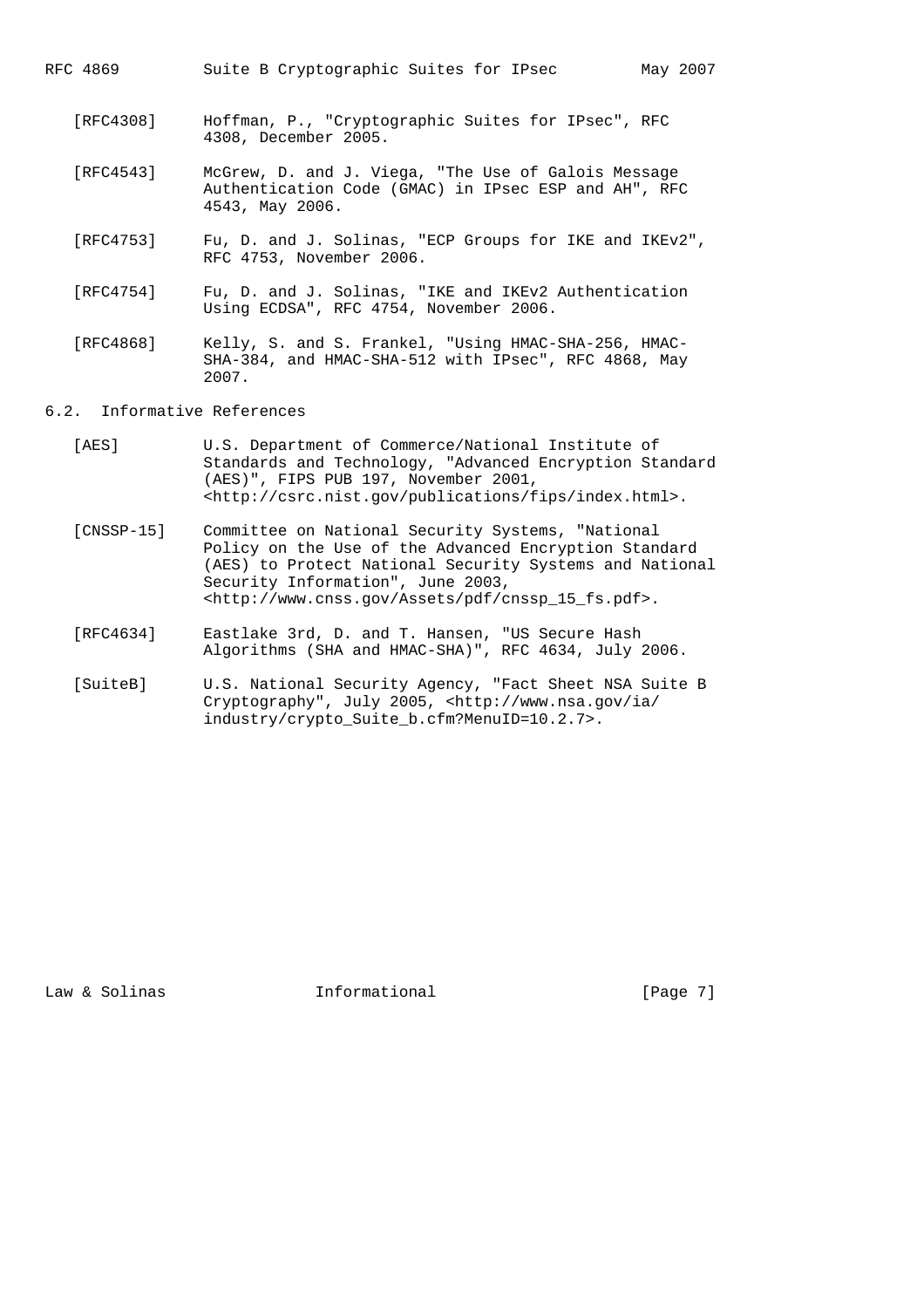Authors' Addresses

 Laurie E. Law National Information Assurance Research Laboratory National Security Agency

EMail: lelaw@orion.ncsc.mil

 Jerome A. Solinas National Information Assurance Research Laboratory National Security Agency

EMail: jasolin@orion.ncsc.mil

Law & Solinas **Informational** [Page 8]